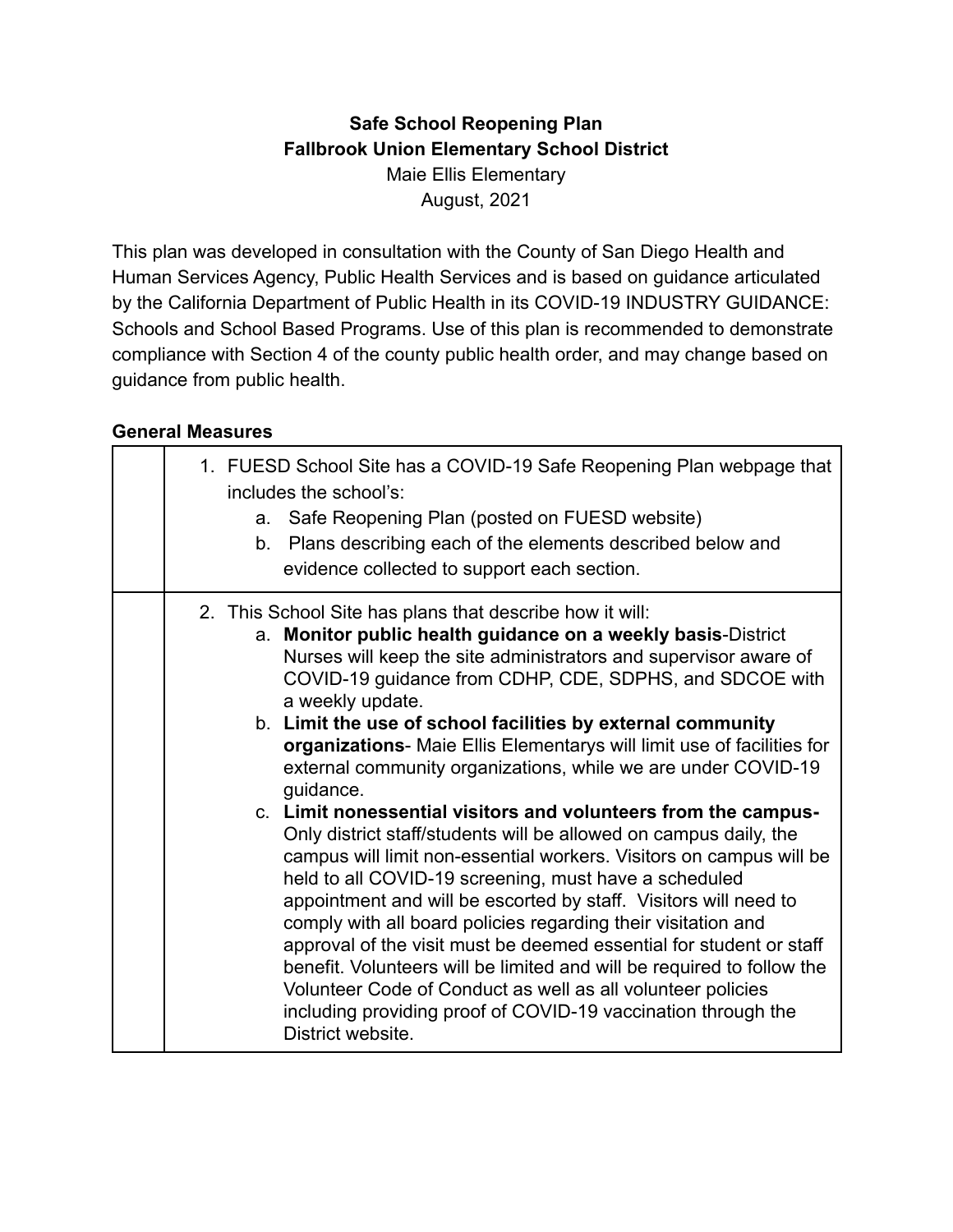|  | 3. Maie Ellis Elementary has plans to describe how it will support students |
|--|-----------------------------------------------------------------------------|
|  | with access and functional needs who may be at increased risk of            |
|  | becoming infected or having unrecognized illness due to COVID-19,           |
|  | including:                                                                  |

- a. **Review existing student health plans to identify students who may need additional accommodations-**Teachers/staff are regularly reviewing student health plans to identify students who may need additional accommodations. Teachers/staff annually are trained by district nurses to support students with specific health needs, how to manage Epipens, bloodborne pathogens, and manage students with diabetes. All health plans are reviewed with teachers and Admin at the beginning of the school year and ongoing with new students. Monthly office meetings scheduled.
- b. **A process for engaging families for potentially unknown concerns that may need to be accommodated.**

c. **Identification of additional preparations for classroom and non-classroom environments needed for groups that might be at increased risk of becoming infected or having unrecognized illnesses. These include individuals who:**

> ■ **Have limited mobility or require prolonged and close contact with others, such as direct support providers and family members-** FUESD has identified all students with special needs. Students with unique needs are serviced first in specialized classrooms and when applicable participate in our supplemental programs. Additional training and protocols have been put in place to match the needs of the students and their IEPs.

> **■ Have trouble understanding information or practicing preventive measures, such as hand washing and physical distancing-**See above (i)

■ May not be able to communicate symptoms of **illness-**See above (i)

#### 4. Maie Ellis Elementary has complied with Cal-OSHA requirements to: a. **Conduct site-specific hazard assessments**-Through the JPA all staff participated in Cal-OSHA training to understand hazard assessment b. **Develop and Implement an effective plan to protect**

**employees-** Staff understands how to appropriately use and store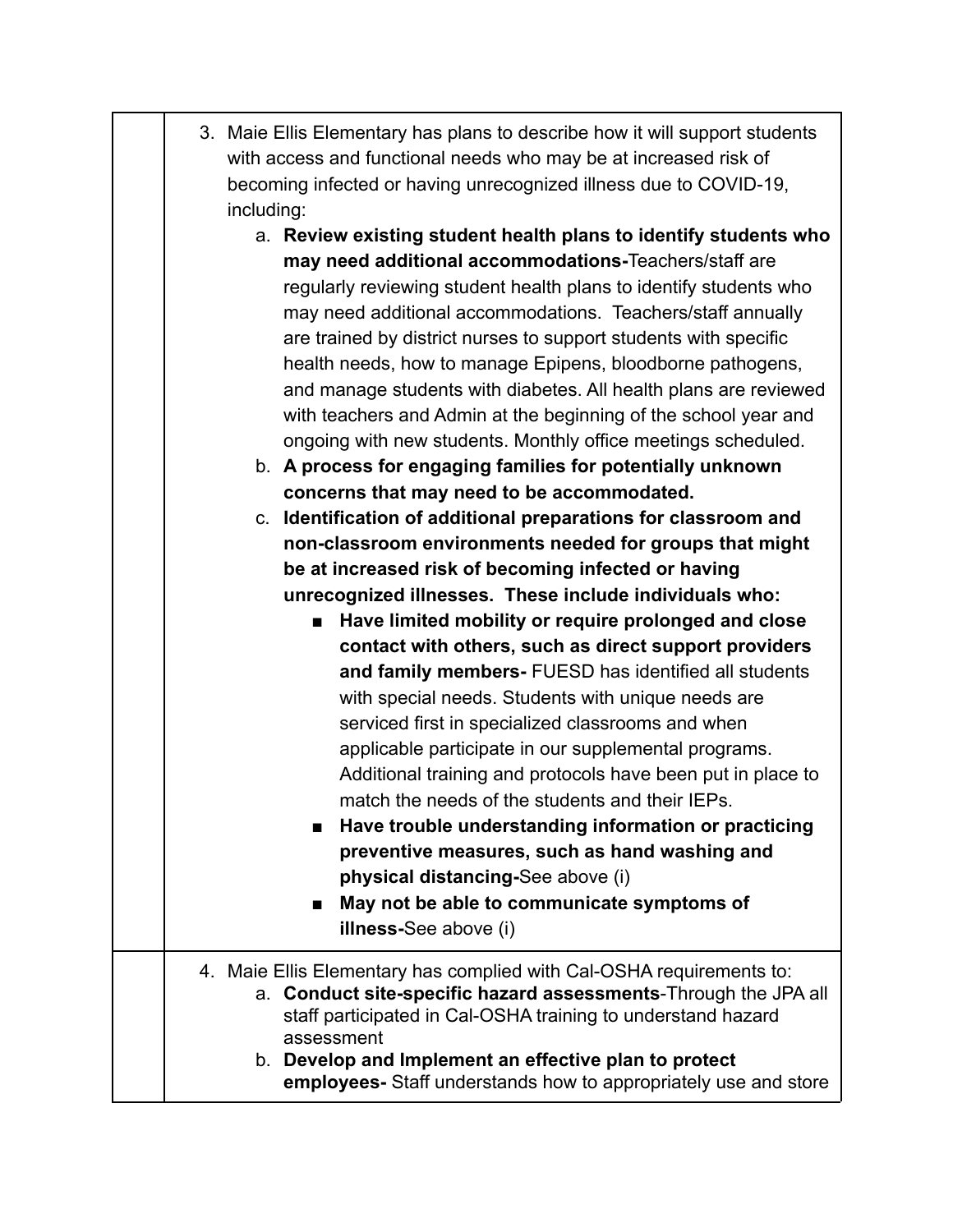| supplies provided and the types of protections needed based on<br>material use. |  |
|---------------------------------------------------------------------------------|--|
|---------------------------------------------------------------------------------|--|

# **Promote Healthy Hygiene Practices**

| 5. Maie Ellis Elementary has developed plans to teach and reinforce<br>washing hands, avoiding contact with one's eyes, nose, and mouth, and<br>covering coughs and sneezes among students and staff. Certificated<br>and Classified Staff training was held on August 11, 2021. The plans<br>describe how the school will teach students and remind to:<br>a. Use tissue to wipe their nose and to cough/sneeze inside a tissue<br>or their elbow<br>b. Wash their hands frequently throughout the day, including before<br>and after eating; after coughing or sneezing; after being outside;<br>and before and after using the restroom.<br>c. Wash their hands for 20 seconds with soap, rubbing thoroughly<br>after application, and use paper towels (or single-use cloth<br>towels) to dry hands thoroughly.<br>d. Use fragrance-free hand sanitizer when handwashing is not         |
|---------------------------------------------------------------------------------------------------------------------------------------------------------------------------------------------------------------------------------------------------------------------------------------------------------------------------------------------------------------------------------------------------------------------------------------------------------------------------------------------------------------------------------------------------------------------------------------------------------------------------------------------------------------------------------------------------------------------------------------------------------------------------------------------------------------------------------------------------------------------------------------------|
| practicable. Sanitizer must be rubbed into hands until completely<br>dry.<br>Ethyl alcohol-based hand sanitizers are preferred and<br>should be used when there is the potential of unsupervised<br>use by children.<br>Children under age 9 shall use hand sanitizer under adult<br>$\blacksquare$<br>supervision only. Poison Control will be called if consumed:<br>1-800-222-1222, along with other appropriate authorities.                                                                                                                                                                                                                                                                                                                                                                                                                                                            |
| 6. Maie Ellis Elementary has developed plans to ensure that staff and<br>students wash their hands or use hand sanitizer frequently throughout<br>the day. The plan describes how the school will:<br>a. Provide regular and frequent access to handwashing<br>facilities, including, to the extent practicable, handwashing<br>stations near classrooms- Routines will be established that<br>provide regular and frequent access to handwashing facilities<br>(classroom sinks, handwashing stations, and restroom sinks)<br>inside or near classrooms.<br>b. Prevent congregations in bathrooms- Appropriate adult<br>supervision will be provided in and near the restrooms at all times<br>c. Develop routines enabling students and staff to regularly<br>wash their hands at staggered intervals- Implement routines<br>enabling students and staff to regularly wash their hands at |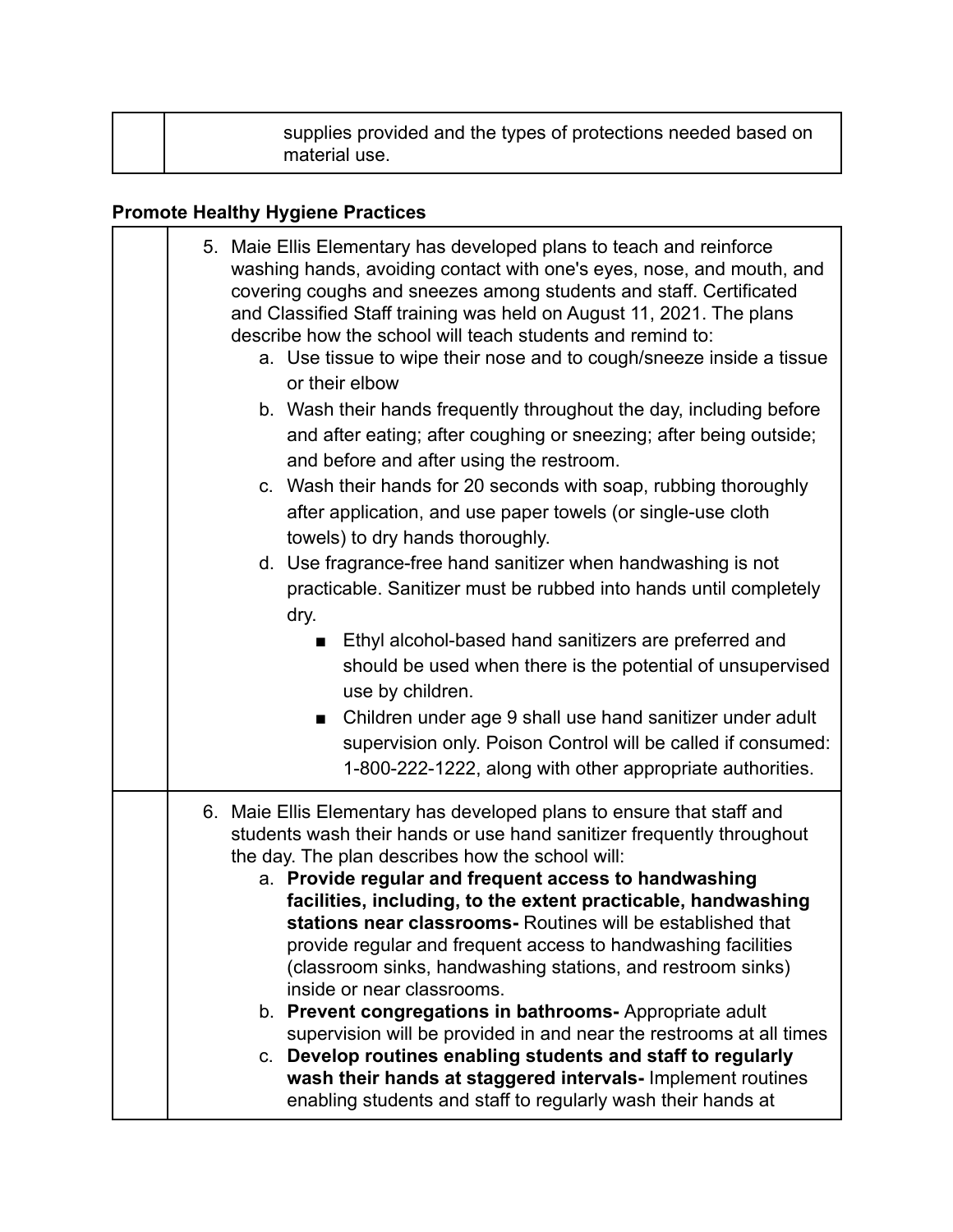staggered intervals d. **Develop routines enabling students and staff to use hand sanitizer when necessary-** Procedures will be established that reinforce use of hand sanitizer if hand washing is not practicable, upon arrival at school, before snack/meals, after water play, and as a part of transitions e. **Ensure adequate supplies** to support healthy hygiene behaviors, including soap, tissues, no-touch trash cans, face coverings, and hand sanitizers with at least 60 percent ethyl alcohol for staff and children who can safely use hand sanitizer.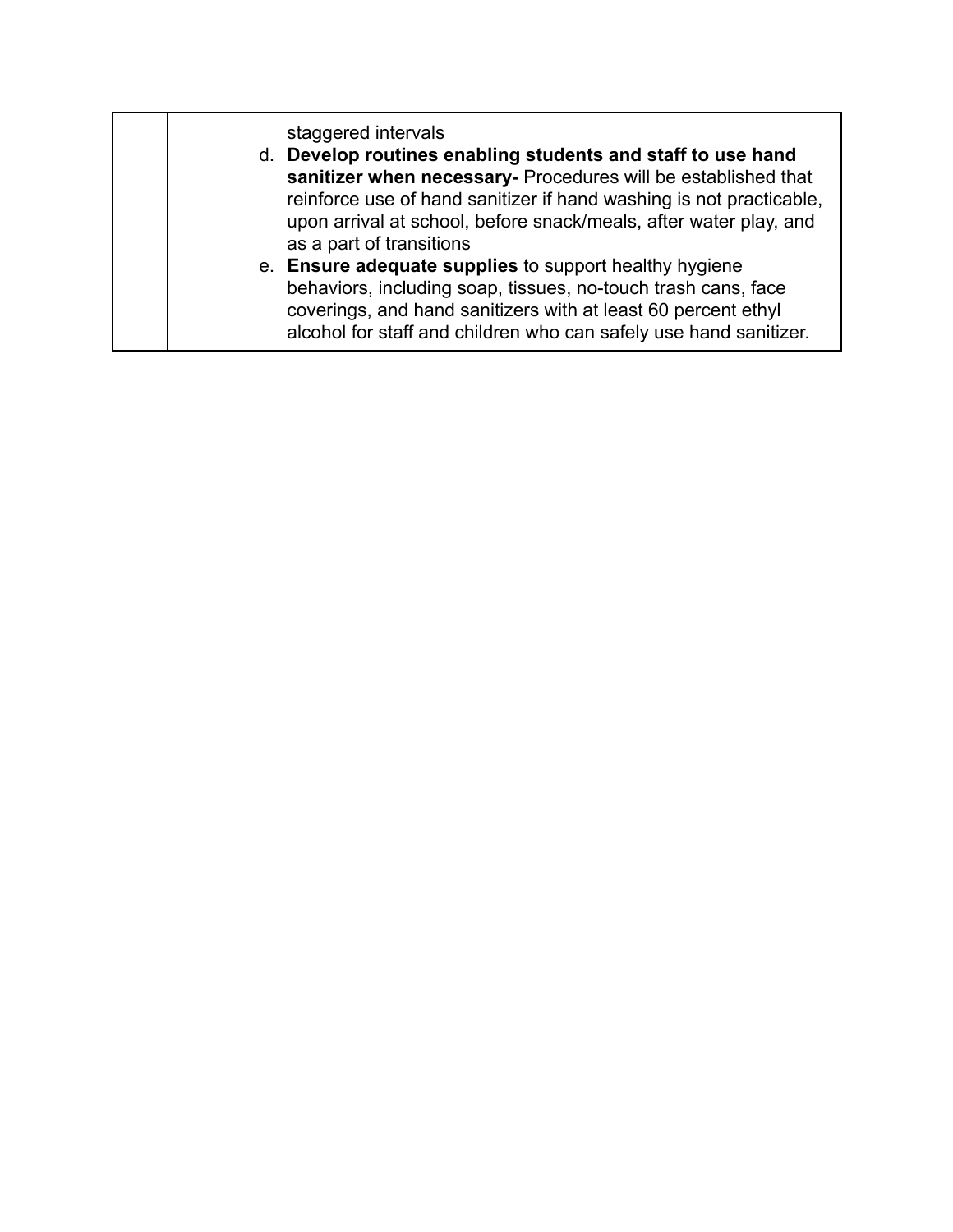| 7. Maie Ellis Elementary has developed plans to teach and reinforce the<br>use of cloth face coverings, masks, or face shields. The plans include,                                                                                                                                                                                                                                                                                                                                                                                                                                                                                                                                                                                                                                                                                                                                                                          |
|-----------------------------------------------------------------------------------------------------------------------------------------------------------------------------------------------------------------------------------------------------------------------------------------------------------------------------------------------------------------------------------------------------------------------------------------------------------------------------------------------------------------------------------------------------------------------------------------------------------------------------------------------------------------------------------------------------------------------------------------------------------------------------------------------------------------------------------------------------------------------------------------------------------------------------|
| but is not limited to:<br>a. Unless otherwise required by the state, county or school<br>district, all employees and visitors should wear a face<br>covering when physical distancing is not practicable-<br>Requirement is that all employees, classified and<br>certificated, and visitors are to wear a face covering when<br>indoors.<br>1. Facial shields will be allowed in place of face<br>coverings when servicing students for pedagogical<br>or developmental reasons, as long as the wearer<br>maintains physical distance from others, to the<br>extent practicable.<br>2. Front office has consistent protocols, a safety                                                                                                                                                                                                                                                                                     |
| station at the entrance of the school with additional                                                                                                                                                                                                                                                                                                                                                                                                                                                                                                                                                                                                                                                                                                                                                                                                                                                                       |
| face coverings.<br>Students will wear face coverings as outlined:<br>1. K-8- at all times when indoors, unless exempt.<br>Students who refuse to wear a facial covering will<br>be sent home.<br>2. A face covering or shield should be removed for<br>meals, snacks, or outdoor recreation. Student facial<br>coverings should be stored in a clean paper bag.<br>3. Students may bring a face covering from home or<br>one will be provided at school.<br>4. Information contained in the CDPH Guidance for the<br>Use of Face Coverings should be provided to staff<br>and families, which discusses the circumstances in<br>which face coverings must be worn and the<br>exemptions, as well as any policies, work rules, and<br>practices the employer has adopted to ensure the<br>use of face coverings.<br>Workers or other persons handling or serving food must<br>■<br>use gloves in addition to face coverings. |
| b. Describe situations when physical distancing may not be<br>practicable, such as school buses or other settings where<br>space may be insufficient.                                                                                                                                                                                                                                                                                                                                                                                                                                                                                                                                                                                                                                                                                                                                                                       |

 $\begin{array}{c} \begin{array}{c} \begin{array}{c} \begin{array}{c} \end{array} \end{array} \end{array} \end{array}$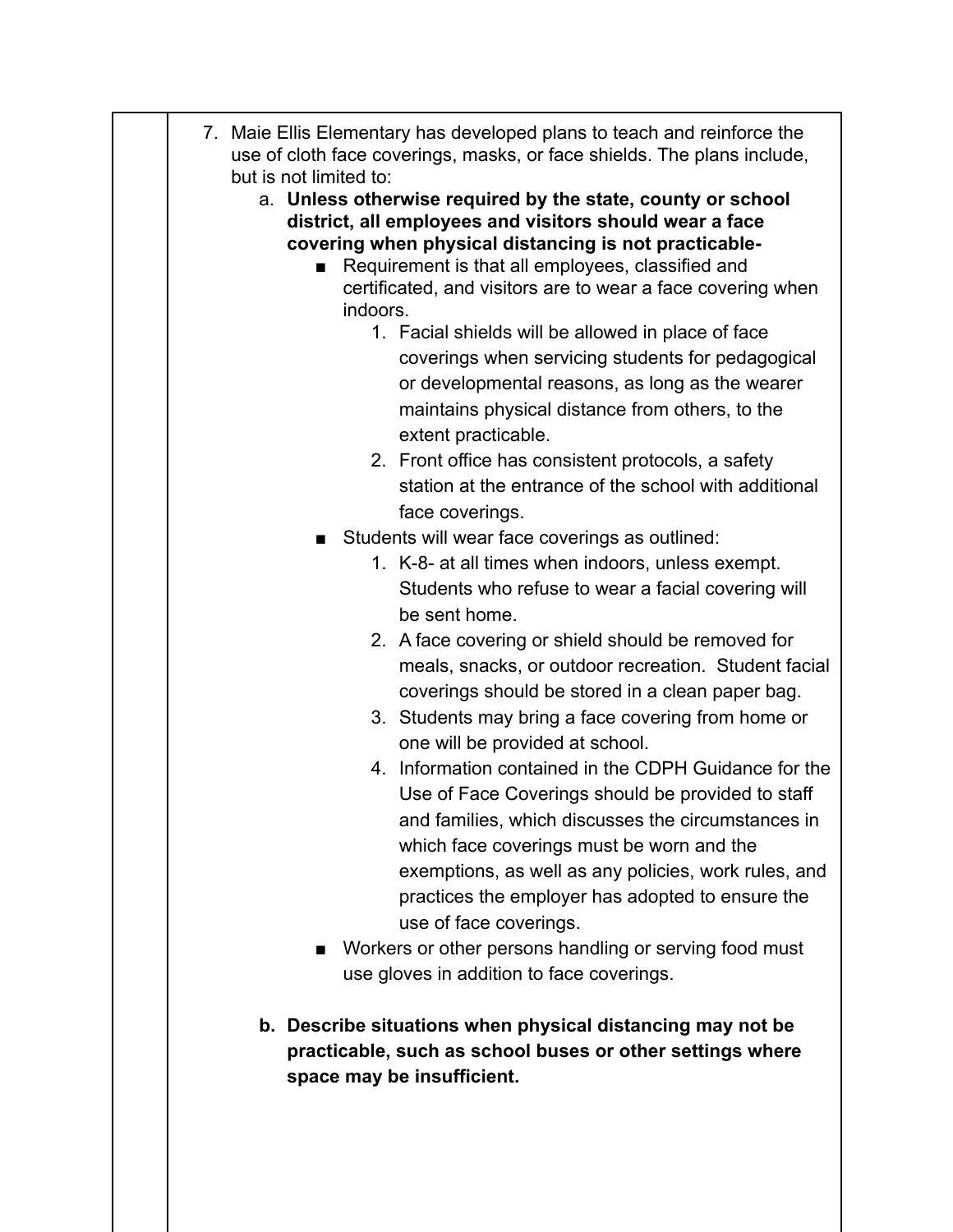| Physical distancing may not be practicable when<br>transitioning to the classroom, through the office area, at<br>drop off and pick up, the drop off and pick up staging area<br>in the front of the school, or when transitioning to the lunch<br>area or outdoor restrooms, and, if applicable, school<br>buses.<br>c. Facial shields will be allowed in place of face coverings when it is<br>necessary for a person's face to be visible during interactions.<br>d. Information regarding proper use, removal, and washing of cloth<br>face coverings will be reviewed at the return to school training<br>and staff meeting with written instructions provided and with<br>parents at time of enrollment and prior to return to school. The<br>parent will be mailed information regarding all policies and<br>procedures related to COVID-19 Health and Safety. |
|-----------------------------------------------------------------------------------------------------------------------------------------------------------------------------------------------------------------------------------------------------------------------------------------------------------------------------------------------------------------------------------------------------------------------------------------------------------------------------------------------------------------------------------------------------------------------------------------------------------------------------------------------------------------------------------------------------------------------------------------------------------------------------------------------------------------------------------------------------------------------|
| 8. Maie Ellis Elementary has adequate supplies on hand to support healthy<br>hygiene behaviors, including soap, tissues, no-touch trash cans, face<br>coverings and hand sanitizers with 60 percent ethyl alcohol for staff and<br>children who can safely use hand sanitizer.<br>a. The Fallbrook Union Elementary School district will work with the<br>California Governor's Office of Emergency Services (CalOES)<br>and the California Department of Public Health (CDPH) to ensure<br>continued support with procurement and distribution of personal<br>protective equipment for staff that require it. FUESD currently<br>has appropriate PPE supplies needed for staff.                                                                                                                                                                                      |
| 9. Employers should provide and ensure staff use face coverings and all<br>required protective equipment.<br>a. Maie Ellis Elementary will provide a reusable face cover to all<br>students, staff and visitors who request/need one in accordance<br>with CDPH guidelines and all required protective equipment.<br>b. PPE supplies available to all. Every staff member will have<br>available to them wipes, hand sanitizer, and kleenex.                                                                                                                                                                                                                                                                                                                                                                                                                          |
| 10. The school has a sufficient supply of personal protective equipment<br>(PPE) necessary to protect employees. The plans specify the type of<br>PPE needed for tasks performed by employees.<br>a. The Fallbrook Union Elementary School District has a sufficient<br>supply of personal protective equipment (PPE) necessary to<br>protect employees who require it and to implement plans. The<br>plans specify that the district has established PPE requirements                                                                                                                                                                                                                                                                                                                                                                                                |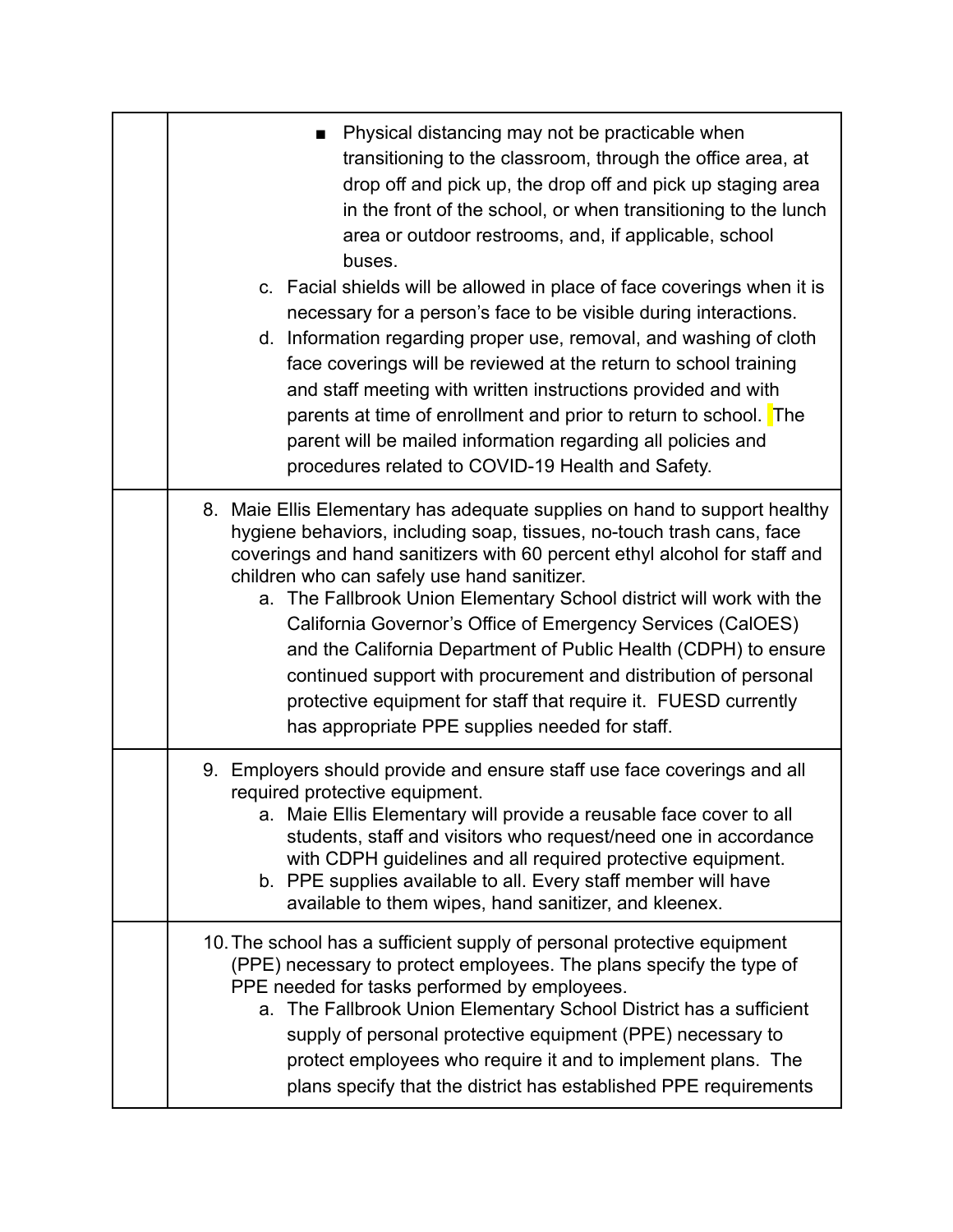| for various employee types and has made distinctions for<br>employees who require face coverings and/or facial shields<br>and/or PPE Masks, when applicable.                                                                                        |
|-----------------------------------------------------------------------------------------------------------------------------------------------------------------------------------------------------------------------------------------------------|
| This list of employee types is available upon request from<br>the district office Human Resources Department.<br>Employees will be trained upon return to work regarding<br>levels and types of PPE or facial covering will be required<br>for all. |

## **Face Coverings**

| hands frequently.<br>c. Provide information to families on proper use, removal, and<br>washing of cloth face coverings.<br>d. Provide training on how people who are exempted from wearing<br>a face covering will be addressed. |  | 11. Maie Ellis Elementary will use face coverings in accordance with CDPH<br>guidelines unless a person is exempt as explained in the guidelines,<br>particularly in indoor environments, on school buses, and areas where<br>physical distancing alone is not sufficient to prevent disease<br>transmission. Maie Ellis Elementary has developed plans to:<br>a. Teach and reinforce use of face coverings, or face shields.<br>b. Remind students not to touch the face covering and to wash their |
|----------------------------------------------------------------------------------------------------------------------------------------------------------------------------------------------------------------------------------|--|------------------------------------------------------------------------------------------------------------------------------------------------------------------------------------------------------------------------------------------------------------------------------------------------------------------------------------------------------------------------------------------------------------------------------------------------------------------------------------------------------|
|----------------------------------------------------------------------------------------------------------------------------------------------------------------------------------------------------------------------------------|--|------------------------------------------------------------------------------------------------------------------------------------------------------------------------------------------------------------------------------------------------------------------------------------------------------------------------------------------------------------------------------------------------------------------------------------------------------------------------------------------------------|

#### **Ensure Teacher and Staff Safety**

| 12. Maie Ellis Elementary has developed plans to ensure teacher and staff<br>safety. The plans include, but are not limited to:                                                          |
|------------------------------------------------------------------------------------------------------------------------------------------------------------------------------------------|
| a. Ensuring staff maintain physical distancing from each other as<br>applicable.                                                                                                         |
| b. Ensuring staff use face coverings in accordance with CDPH<br>guidelines and Cal/OSHA standards.                                                                                       |
| c. Conducting all staff meetings, professional development and<br>education, and other activities involving staff with physical<br>distancing measures in place, outdoors, or virtually. |
| d. Minimizing the use of and congregation of adults in staff rooms,<br>break rooms, and other settings.                                                                                  |
| e. Implement procedures for daily symptom monitoring for staff.                                                                                                                          |

#### **Intensify Cleaning, Disinfection and Ventilation**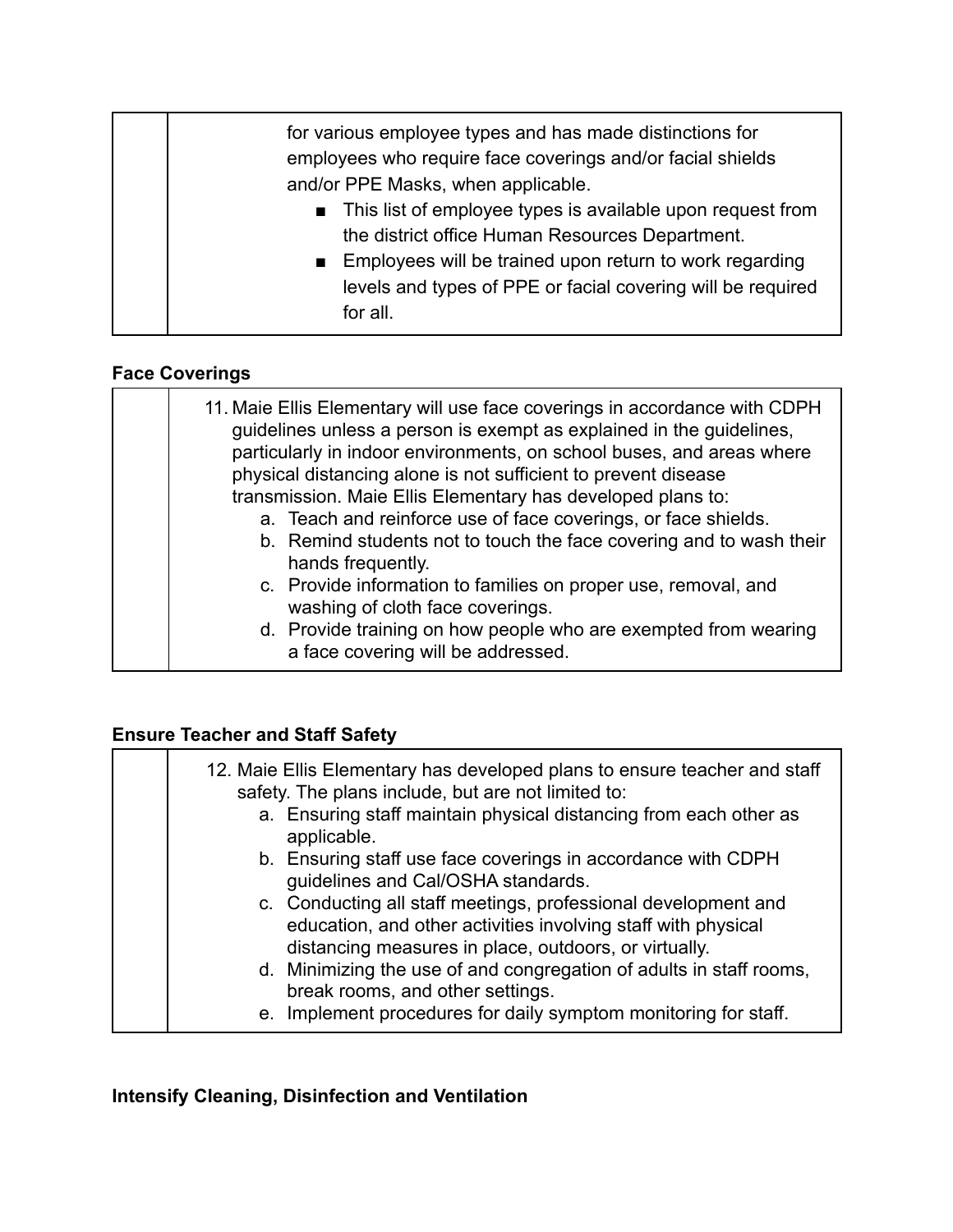| 13. Maie Ellis Elementary has developed plans that describe how frequently<br>touched surfaces within the school will be cleaned and disinfected at least<br>daily, and as practicable, frequently throughout the day by trained staff.<br>Frequently touched surfaces include:<br>Door handles<br>Light switches<br>• Sink handles<br><b>Bathroom surfaces</b><br>Tables<br><b>Student Desks</b><br><b>Chairs</b>                                                                                                                                                                                                                                                                                                                                                                                                                                                                                                                                                                                                                                                                             |
|------------------------------------------------------------------------------------------------------------------------------------------------------------------------------------------------------------------------------------------------------------------------------------------------------------------------------------------------------------------------------------------------------------------------------------------------------------------------------------------------------------------------------------------------------------------------------------------------------------------------------------------------------------------------------------------------------------------------------------------------------------------------------------------------------------------------------------------------------------------------------------------------------------------------------------------------------------------------------------------------------------------------------------------------------------------------------------------------|
| 14. The Fallbrook Union Elementary School District has developed plans that<br>describe how:<br>a. Frequently touched surfaces on school buses will be cleaned and<br>disinfected at least daily, and as practicable, frequently throughout the<br>day by trained staff.<br>b. Buses will be thoroughly cleaned after transporting any individual who is<br>exhibiting symptoms of COVID-19.<br>a. Bus drivers are provided disinfectant wipes and disposable<br>gloves to support disinfection of frequently touched surfaces<br>during the day.                                                                                                                                                                                                                                                                                                                                                                                                                                                                                                                                              |
| 15. The Fallbrook Union Elementary School District has developed a plan for<br>cleaning and sanitation which incorporates the following elements:<br>a. Primary cleaning products used are those approved for use<br>against COVID-19 on the Environmental Protection Agency<br>(EPA)-approved list "N" and follow product instructions.<br>b. To reduce the risk of asthma related to disinfecting, programs<br>should aim to select disinfectant products on list "N" with<br>asthma-safer ingredients (hydrogen peroxide, citric acid or lactic<br>acid).<br>c. Depending on supply chain availability, FUESD will attempt to<br>avoid products that mix these ingredients with peroxyacetic<br>(peracetic) acid, sodium hypochlorite (bleach) or quaternary<br>ammonium compounds, which can cause asthma.<br>b. Use disinfectants labeled to be effective against emerging viral<br>pathogens, following label directions for appropriate dilution rates<br>and contact times. Provide employees training on the chemical<br>hazards, manufacturer's directions, on Cal/OSHA requirements |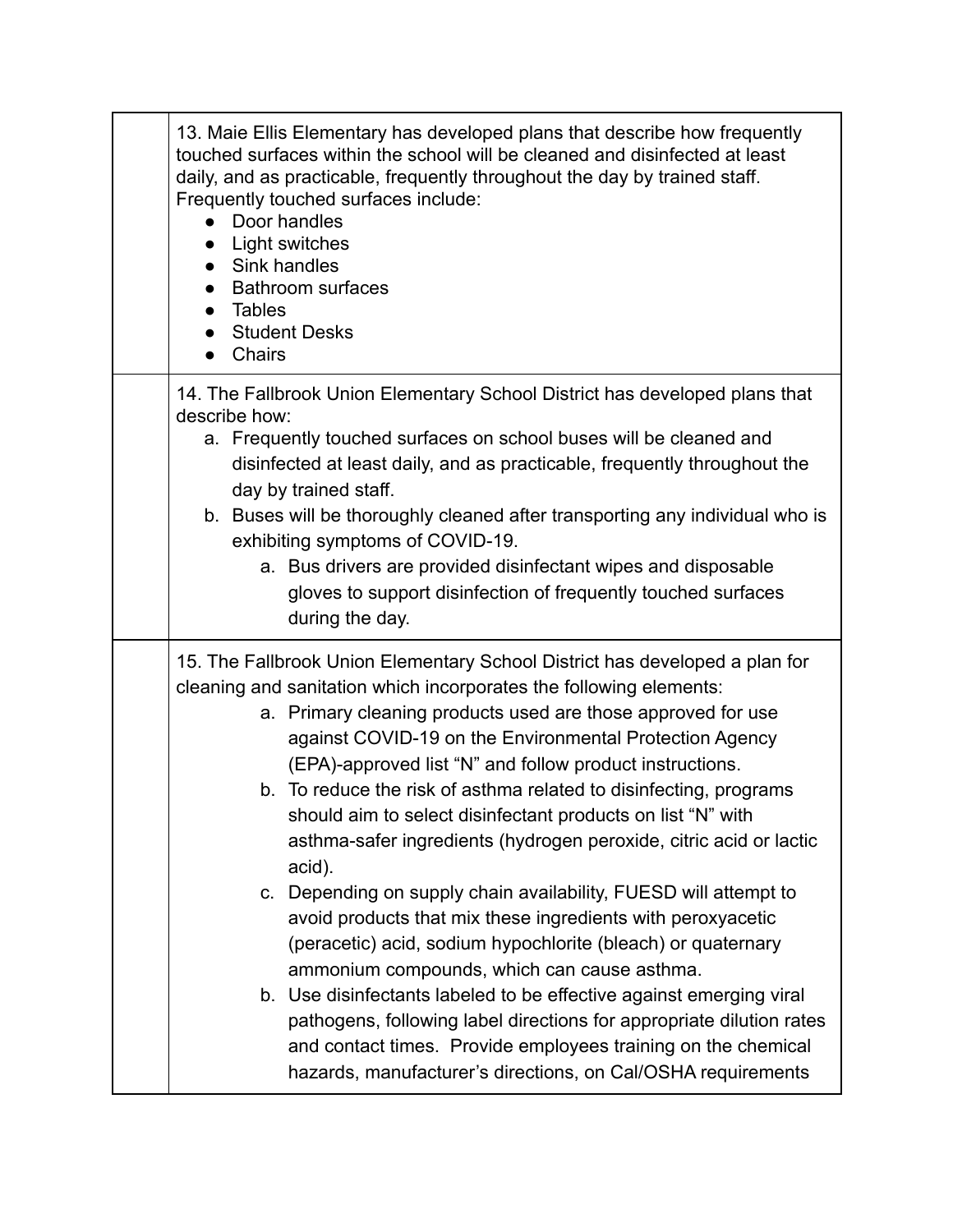for safe use and as applicable and required by the Healthy Schools Act. c. Custodial staff with the responsibility of cleaning and disinfecting the school site will be equipped with proper protective equipment, including gloves, eye protection, respiratory protection, and other appropriate protective equipment as required by the product instructions. All products must be kept out of children's reach and stored in a space with restricted access.

> d. FUESD has adapted cleaning and disinfecting schedules in order to avoid both under and over use of cleaning products.

#### **Implementing Distancing Inside and Outside the Classroom**

16. Maie Ellis Elementary has developed plans that describe the measures that will be used to maintain space between students in the following settings, as practicable. If the school determines distance is not practicably be maintained between students in one or more of the following settings, the plan also describes the reasons physical distancing is not practicable for each setting and describes the measures that will be used to maximize the space between students.

- a. School bus stops- Students will wear face coverings and line up single file at minimum arms distance.
- b. School buses- facial coverings or face shields as needed will be worn to provide the least risk for student and driver. Each bus will be equipped with extra unused face coverings.
- c. Adults on campus will support students during transition and outdoor areas.
- d. During meal periods- students will be assigned needed space for eating and to support social distancing to the greatest extent possible.
- e. During recess- designated zones may be assigned to stable groups to support social distancing.
- e. During passing periods- if other groups will be transitioning simultaneously, students may need to wear facial coverings.
- f. Classrooms and other instructional spaces- will have desks and tables arranged to support distancing to the greatest extent possible. Carpet markers will be used to support spacing within the stable group, and students within the stable group will be assigned small group play centers allowing for social distance.
- g. Restrooms- will be monitored to ensure that students will not congregate. This will also allow for frequent cleaning, as possible.
- h. While traveling through office space, masks will be worn and a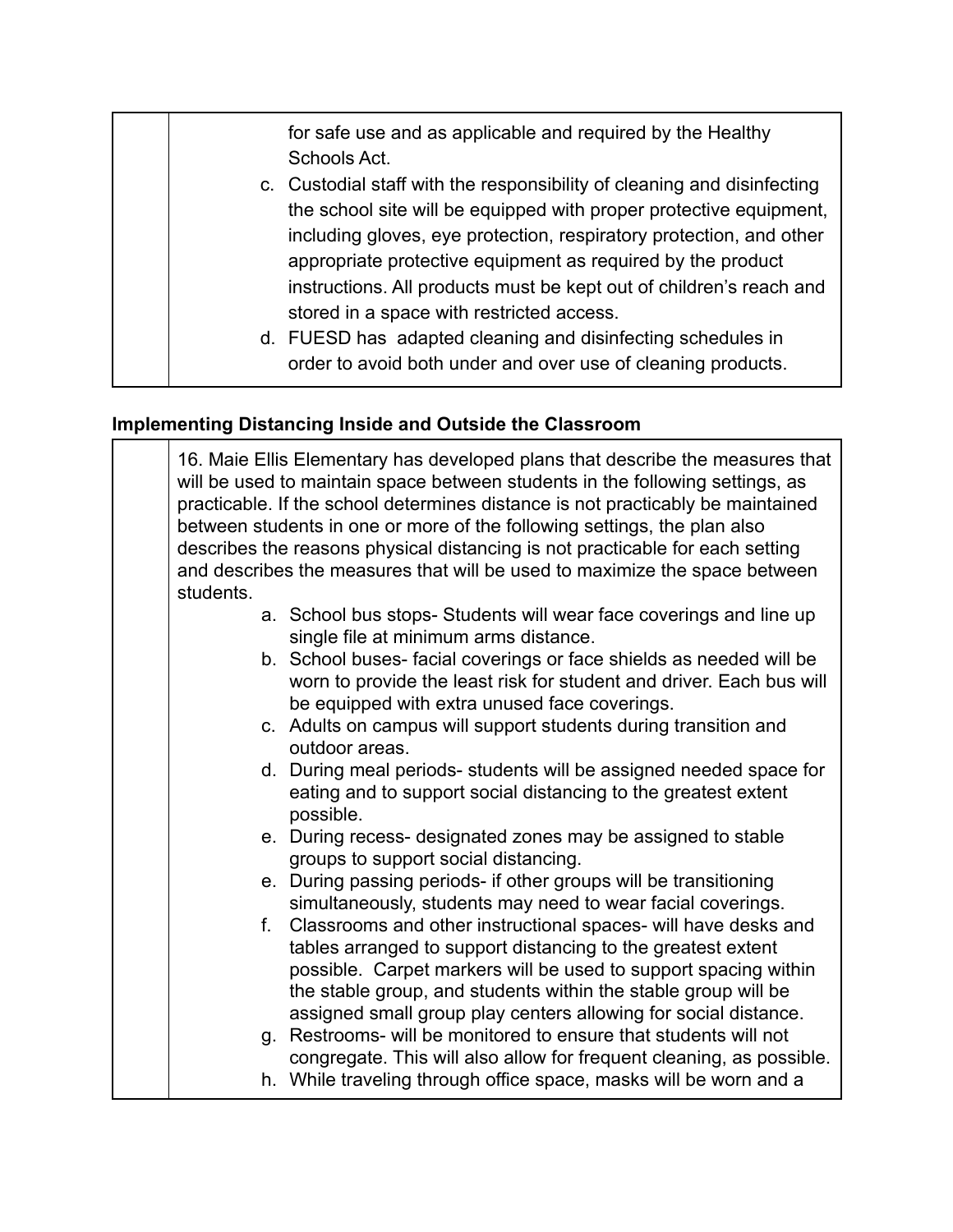| three person limit will be allowed in the office areas to ensure<br>social distance to the greatest extent possible.<br>Band and Choir practice and performances will be permitted<br>i.<br>following all CDPH guidelines.<br>School buses- Space will be maximized between students and<br>j.<br>between students and the driver and open windows to the<br>greatest extent practicable.<br>k. Before and After School programs-TBD<br>Extracurricular and co-curricular programs will be limited while we<br>L.<br>are under COVID-19 guidance to ensure limited group sizes and<br>ensure that student groups remain stable to the greatest extent<br>possible.                                                                                                                           |
|----------------------------------------------------------------------------------------------------------------------------------------------------------------------------------------------------------------------------------------------------------------------------------------------------------------------------------------------------------------------------------------------------------------------------------------------------------------------------------------------------------------------------------------------------------------------------------------------------------------------------------------------------------------------------------------------------------------------------------------------------------------------------------------------|
| 17. Maie Ellis Elementary plan for scheduling students uses the following<br>measures to the greatest extent practicable:<br>a. Staggered schedules for recess/outdoor activities.<br>b. An arrival and departure routine that is outdoors and limits<br>visitors on the campus has been created to minimize scheduling<br>challenges for families.<br>c. Maie Ellis Elementary has plans in place to escort students for<br>drop off and pick up, limiting visitors on campus and exchanges<br>between stable groups. By maintaining stable groups the school<br>is limiting the number of staff and adults in direct contact with<br>students as well as student-to-student contact.<br>d. Other protocols will be in place to limit direct contact with others<br>as much as practicable. |
| 18. Maie Ellis Elementary plan to limit student mixing uses the following<br>measures to the greatest extent practicable:<br>a. Students will remain in the same "stable" group in assigned<br>indoor spaces, as practicable. These stable groups will be made<br>up of the small group of students and classroom teachers, to the<br>greatest extent possible.<br>b. There will be minimal movement of students and teachers or staff<br>as much as practicable.<br>c. Activities may be redesigned to stagger schedules, assign play<br>zones, and support student groups to maintain stable groupings<br>when needed.<br>d. Staff has developed instructions and been trained to maximize<br>spacing and ways to minimize movements in both indoor and                                    |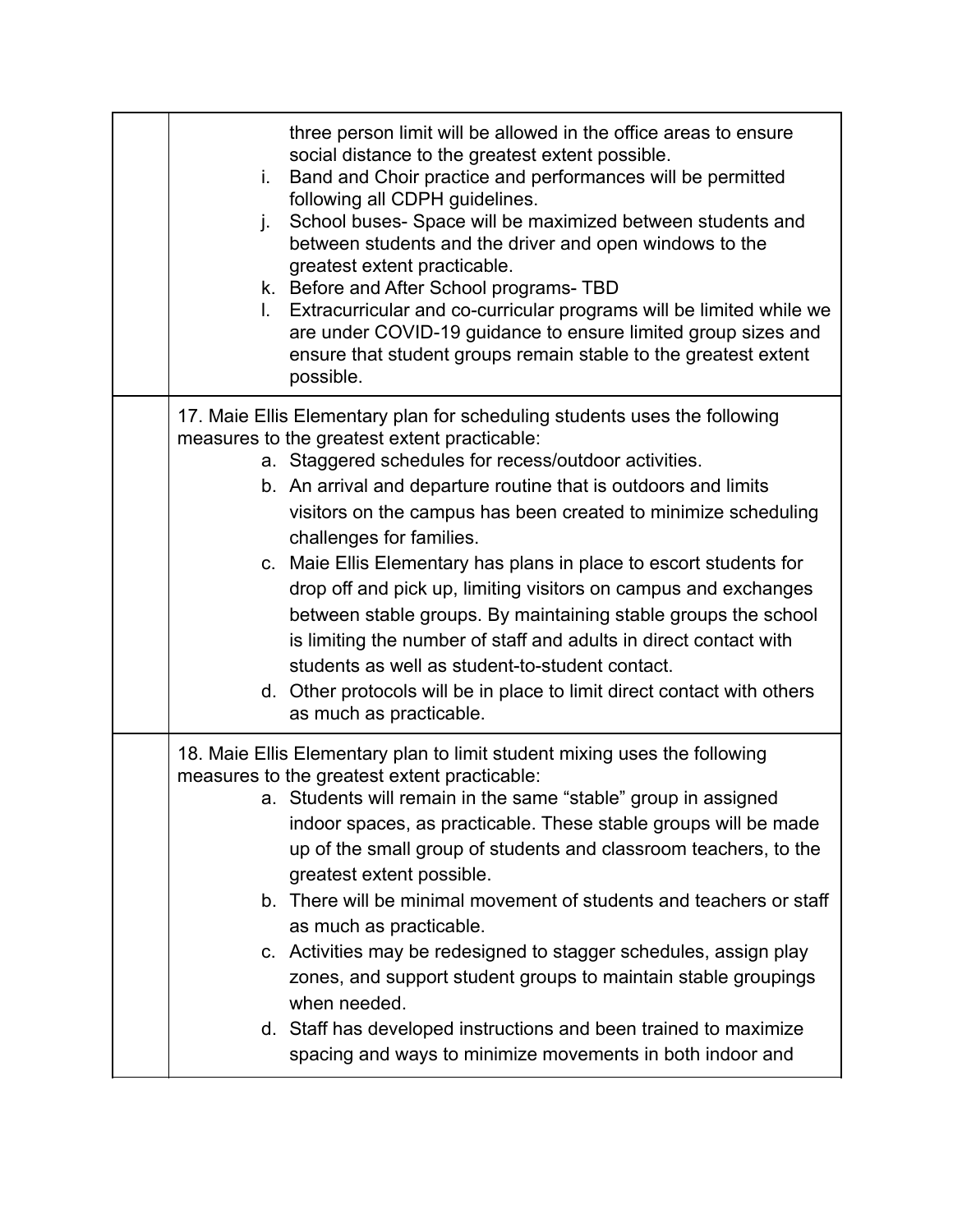| outdoor spaces that are easy for students to understand and are<br>developmentally appropriate.<br>e. Schedules and plans have been developed to minimize<br>congregation on campus and movement between groups.<br>Entrance and exit routes for the main office and campus have<br>been designated.<br>Common areas will only be used when social distancing is<br>f.<br>practicable. Common areas will be used in a staggered,<br>scheduled manner with properly spaced occupants.<br>g. Meals will be served in classrooms or outdoors, on designated<br>days. All meals are individually served, sharing of food, utensils<br>and other meal items is prohibited.<br>h. Visitors and volunteers on campus will be limited. Campus visits<br>are outlined in the board policy and the parent handbook and will<br>require adherence to COVID-19 Health and Safety protocols.<br>Volunteers will need to follow the Volunteer Code of Conduct.                                                                                                                                                                                                                                                                                         |
|------------------------------------------------------------------------------------------------------------------------------------------------------------------------------------------------------------------------------------------------------------------------------------------------------------------------------------------------------------------------------------------------------------------------------------------------------------------------------------------------------------------------------------------------------------------------------------------------------------------------------------------------------------------------------------------------------------------------------------------------------------------------------------------------------------------------------------------------------------------------------------------------------------------------------------------------------------------------------------------------------------------------------------------------------------------------------------------------------------------------------------------------------------------------------------------------------------------------------------------|
| 19. Maie Ellis Elementary has developed plans to maximize space between<br>seating and desks. Consider ways to establish space for students through<br>other means if practicable, such as additional spacing between desks, where<br>practicable, markings on classroom floors to promote distancing or arranging<br>desks in a way that minimizes face-to-face contact. The plans describe:<br>a. How physical distancing will be maintained<br>Classrooms- small group size, visual spacing reminders,<br>tables, and student material storage<br>School buses- when applicable, drivers and students will<br>п<br>be distanced appropriately, based on seating<br>arrangements, to the greatest extent possible<br>Outdoor tables and play zones will be established, and<br>■<br>staff will be assigned to support students with maintaining<br>appropriate distance and maintaining each stable group<br>b. Plexiglass and other barriers may be used to support the main office<br>reception area, and the quarantine space.<br>c. When employees are working directly with students, including<br>students with disabilities or students that require physical redirection,<br>appropriate protective measures will be employed. |
|                                                                                                                                                                                                                                                                                                                                                                                                                                                                                                                                                                                                                                                                                                                                                                                                                                                                                                                                                                                                                                                                                                                                                                                                                                          |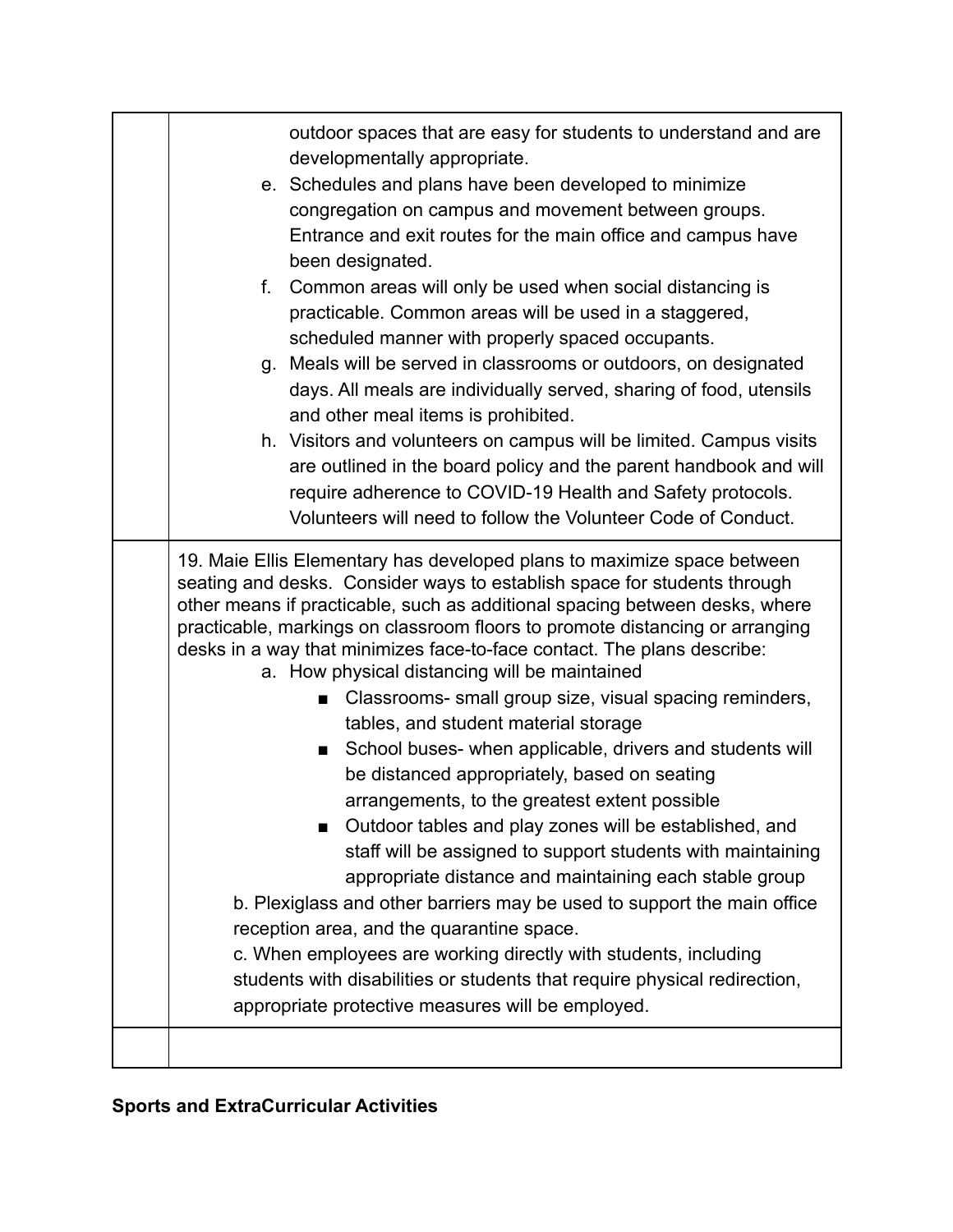| 21. Maie Ellis Elementary has developed a plan for sports and extracurricular<br>activities which incorporates the following elements:<br>a. Physical education is permitted, physical distance will be used<br>and outdoor space leveraged. Activities should take place outside |
|-----------------------------------------------------------------------------------------------------------------------------------------------------------------------------------------------------------------------------------------------------------------------------------|
| to the maximum extent practicable.<br>b. Maie Ellis Elementary will limit equipment sharing and items will<br>be cleaned if needed.                                                                                                                                               |

#### **Limit Sharing**

| 22. Maie Ellis Elementary has developed plans that describe how it will limit<br>use of shared objects and equipment, and when unavoidable, how items will<br>be cleaned and disinfected as needed. Frequently shared objects include but<br>are not limited to toys, games, art supplies, learning aids, books, electronic<br>equipment, and playground equipment. Maie Ellis Elementary's plan<br>describes: |  |
|----------------------------------------------------------------------------------------------------------------------------------------------------------------------------------------------------------------------------------------------------------------------------------------------------------------------------------------------------------------------------------------------------------------|--|
| a. Students will be encouraged to limit personal belongings at<br>school                                                                                                                                                                                                                                                                                                                                       |  |
| b. Such as crayons, glue, art supplies, etc, to the greatest extent<br>practicable.                                                                                                                                                                                                                                                                                                                            |  |
| ■ All classroom supplies will be limited to the use of the<br>classroom                                                                                                                                                                                                                                                                                                                                        |  |
| Protocols will be established for removal of items from<br>$\blacksquare$<br>circulation, indoor or outdoor, that require immediate<br>attention (toys or items placed in student's mouth, etc)                                                                                                                                                                                                                |  |

#### **Train All Staff and Educate Families**

| 23. Maie Ellis Elementary has a plan that describes how it will train all staff<br>and provide educational materials to families in the following safety actions:                                                                                         |  |
|-----------------------------------------------------------------------------------------------------------------------------------------------------------------------------------------------------------------------------------------------------------|--|
| a. Enhanced sanitation practices will continue and staff responsible<br>for cleaning and disinfecting will be trained.                                                                                                                                    |  |
| b. COVID guidelines- will be a part of initial staff training, and<br>reviewed with parents at orientation (in-person or virtual).<br>Signage will be posted on campus.                                                                                   |  |
| c. Proper use, removal, and washing of face coverings- will be<br>reviewed with staff at initial training, and with parents at<br>orientation (in-person or virtual). Signage will be posted to<br>remind campus employees and visitors of this practice. |  |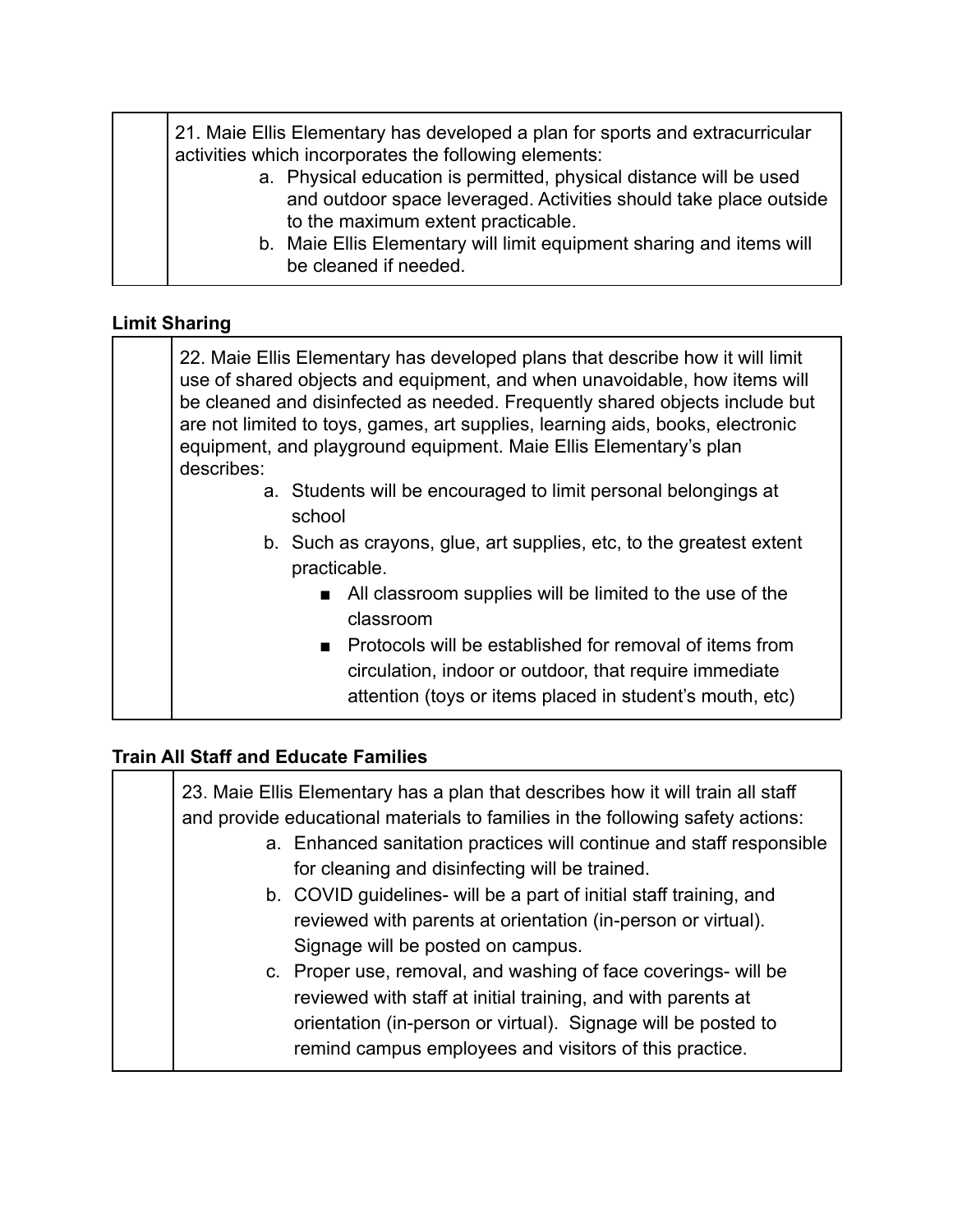| d. Screening practices- will be reviewed with all employees prior to<br>their return to work, parents will be made aware of daily active<br>screening practices during orientation (in-person or virtual).<br>e. COVID-19 specific symptom identification- will be shared with<br>both staff and parents prior to the return to school. Staff and<br>parents will receive updates as needed and information.<br>Preventing the spread of COVID-19 if you are sick, including the<br>f.<br>importance of not coming to work if symptoms are present, or if<br>they or someone they live with has been diagnosed with<br>COVID-19.<br>g. Proper use, removal and washing of cloth face coverings- will be<br>shared with staff prior to their return to work and parents at<br>orientation (in-person or virtual).<br>h. The plan and procedures to follow when children or adults<br>become sick at school.<br>The plan and procedures to protect workers from COVID-19<br>i.<br>illness. |  |
|------------------------------------------------------------------------------------------------------------------------------------------------------------------------------------------------------------------------------------------------------------------------------------------------------------------------------------------------------------------------------------------------------------------------------------------------------------------------------------------------------------------------------------------------------------------------------------------------------------------------------------------------------------------------------------------------------------------------------------------------------------------------------------------------------------------------------------------------------------------------------------------------------------------------------------------------------------------------------------------|--|
| 24. To the greatest extent possible, training and education will be provided<br>virtually. If an in-person option is provided, physical distancing will be<br>maintained to the greatest extent possible. Orientation will also be posted on<br>our school website and materials will be available following the first day of<br>school.                                                                                                                                                                                                                                                                                                                                                                                                                                                                                                                                                                                                                                                 |  |

## **Check for Signs and Symptoms**

| 25. Maie Ellis Elementary in conjunction with FUESD has developed and<br>shared expectations for daily symptom and temperature screening of all<br>students, staff, and visitors prior to arriving at the school campus or school<br>bus. The plan includes the following elements:<br>m. Actively encouraging students and staff who are sick or who<br>have been in close contact with a person with COVID-19 to stay<br>home. |  |
|----------------------------------------------------------------------------------------------------------------------------------------------------------------------------------------------------------------------------------------------------------------------------------------------------------------------------------------------------------------------------------------------------------------------------------|--|
| ■ FUESD policies encourage sick staff and students to stay<br>at home without fear or reprisal, and ensure staff,<br>students, and students' families are aware of these<br>policies.                                                                                                                                                                                                                                            |  |
| n. Temperatures will need to be taken at home prior to arrival.                                                                                                                                                                                                                                                                                                                                                                  |  |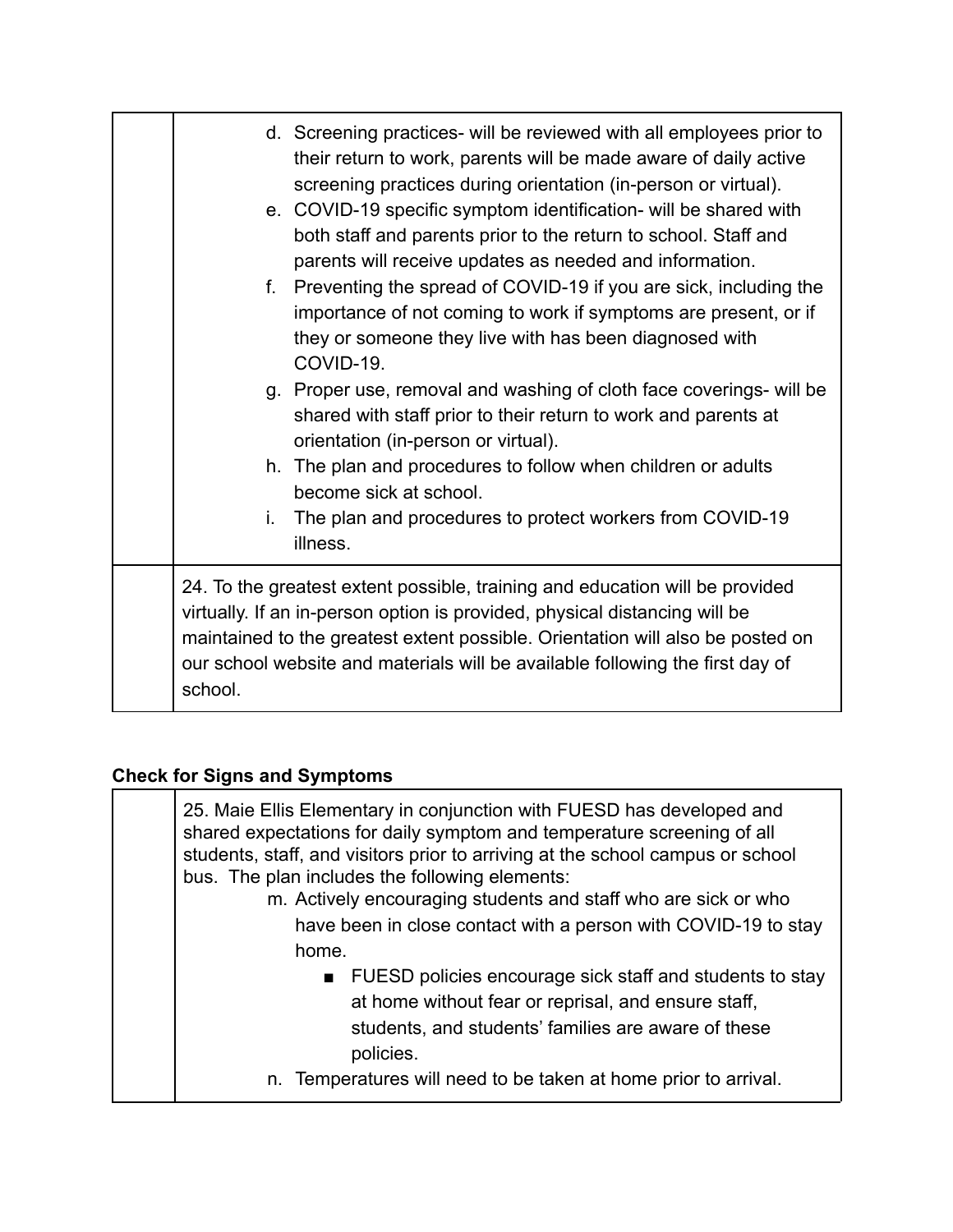| o. All individuals will be asked about COVID-19 symptoms within<br>the last 24 hours and whether anyone in their home has had<br>COVID-19 symptoms or a positive test.<br>Maie Ellis Elementary will provide parents with the list of<br>■<br>screening questions to allow parents an opportunity to<br>review the questions daily.<br>The procedures for parents to monitor symptoms and<br>temperature check at home will be shared.<br>Student temperature checks will be conducted at home<br>prior to drop off at school or going to the bus stop. If<br>taken at school, use of a no-touch thermometer.<br>p. FUESD will use the San Diego County Public Health Services<br>(PHS) and SDCOE temperature and screening criteria. This<br>criteria will be maintained and updated by SDCPH in<br>consultation with CDHP.<br>Students and staff with fever, symptoms, or exposure to<br>$\blacksquare$<br>COVID-19 will be sent home in accordance with the<br>CHDP/SDCPH criteria.<br>q. All staff will be trained to conduct visual wellness checks<br>throughout the day to monitor staff and students intermittently for<br>signs of illness.<br>If a student is exhibiting symptoms of COVID-19, the health<br>r.<br>technician will communicate with the parent/caregiver and refer<br>to the student's health history form and/or emergency card.<br>s. Hand washing will be encouraged regularly. |  |
|--------------------------------------------------------------------------------------------------------------------------------------------------------------------------------------------------------------------------------------------------------------------------------------------------------------------------------------------------------------------------------------------------------------------------------------------------------------------------------------------------------------------------------------------------------------------------------------------------------------------------------------------------------------------------------------------------------------------------------------------------------------------------------------------------------------------------------------------------------------------------------------------------------------------------------------------------------------------------------------------------------------------------------------------------------------------------------------------------------------------------------------------------------------------------------------------------------------------------------------------------------------------------------------------------------------------------------------------------------------------------------------------------------------|--|
| 26. FUESD and Maie Ellis Elementary have plans that describe how it will<br>document/track incidents of possible exposure and notify local health officials,<br>staff, and families immediately of any positive case of COVID-19 while<br>maintaining confidentiality as required under FERPA and state law related to<br>privacy of educational records.                                                                                                                                                                                                                                                                                                                                                                                                                                                                                                                                                                                                                                                                                                                                                                                                                                                                                                                                                                                                                                                    |  |
| 27. FUESD and Maie Ellis Elementary have developed plans to prevent<br>discrimination against students who (or whose families) were or are diagnosed<br>with COVID-19 or who are perceived to be a COVID-19 risk.                                                                                                                                                                                                                                                                                                                                                                                                                                                                                                                                                                                                                                                                                                                                                                                                                                                                                                                                                                                                                                                                                                                                                                                            |  |

### **Plan for When a Staff Member, Child or Visitor Becomes Sick**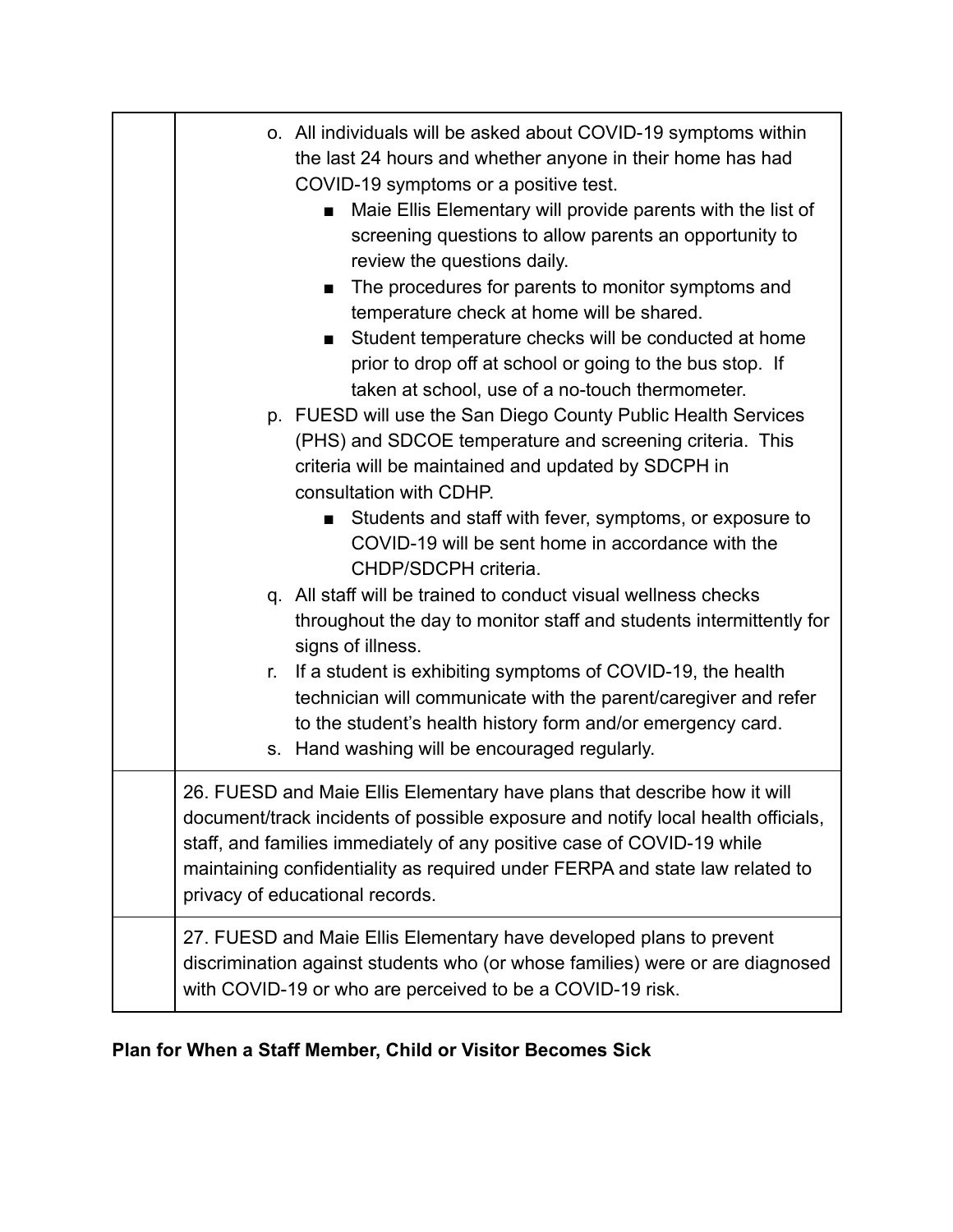28. Maie Ellis Elementary has developed a plan for responding when a staff member, child, or visitor becomes ill. The plan describes how the school will:

- a. Use a quarantine/isolation area to separate anyone who exhibits symptoms of COVID-19 (front room in office).
- b. Any student or staff exhibiting symptoms will immediately be required to wear a face covering and will be required to wait in the quarantine area until they can be picked up by their guardian/caregiver for transport home or to a healthcare facility, as soon as is practicable.
	- Sick staff members and the student's parent/or quardian will be advised not to return until they have met the CDC criteria to discontinue home isolation as detailed in the SDCOE COVID19 K-12 Symptom Decision Tree.

c.The parent/guardian will be asked to provide a safe transport home or to a healthcare facility, as soon as is practicable, when a student is exhibiting COVID-19 symptoms. If a parent needs further assistance the district will work with families individually.

d. In cases of serious illness including persistent pain or pressure in the chest, confusion, or bluish lips or face, 9-1-1 will be contacted. FUESD will seek regular updates and further details regarding symptoms.

e. FUESD will notify local health officials immediately of any positive case of COVID-19, and expose staff and families as relevant while maintaining confidentiality as required by state and federal laws.

f. Once the quarantine area has been vacated by a sick individual, the area will be closed off and will not be used before cleaning and disinfection has occurred. In serious cases and to reduce exposure risk the space should remain closed for 24 hours prior to disinfecting, if practicable. If not possible, waiting as long as practicable is advised. Ensure a safe and correct application of disinfectants using PPE and ventilation recommended for clearing. Disinfectant products will be kept away from students and out of reach of children.

g. The school site will ensure that students, including students with disabilities, have access to instruction when out of class, as required by federal and state law.

h. If advised by San Diego Public Health Services, FUESD will provide students, teachers, and staff from higher transmission areas, opportunities for telework, virtual learning, independent study and other options as feasible to reduce travel to schools in lower transmission areas and vice versa.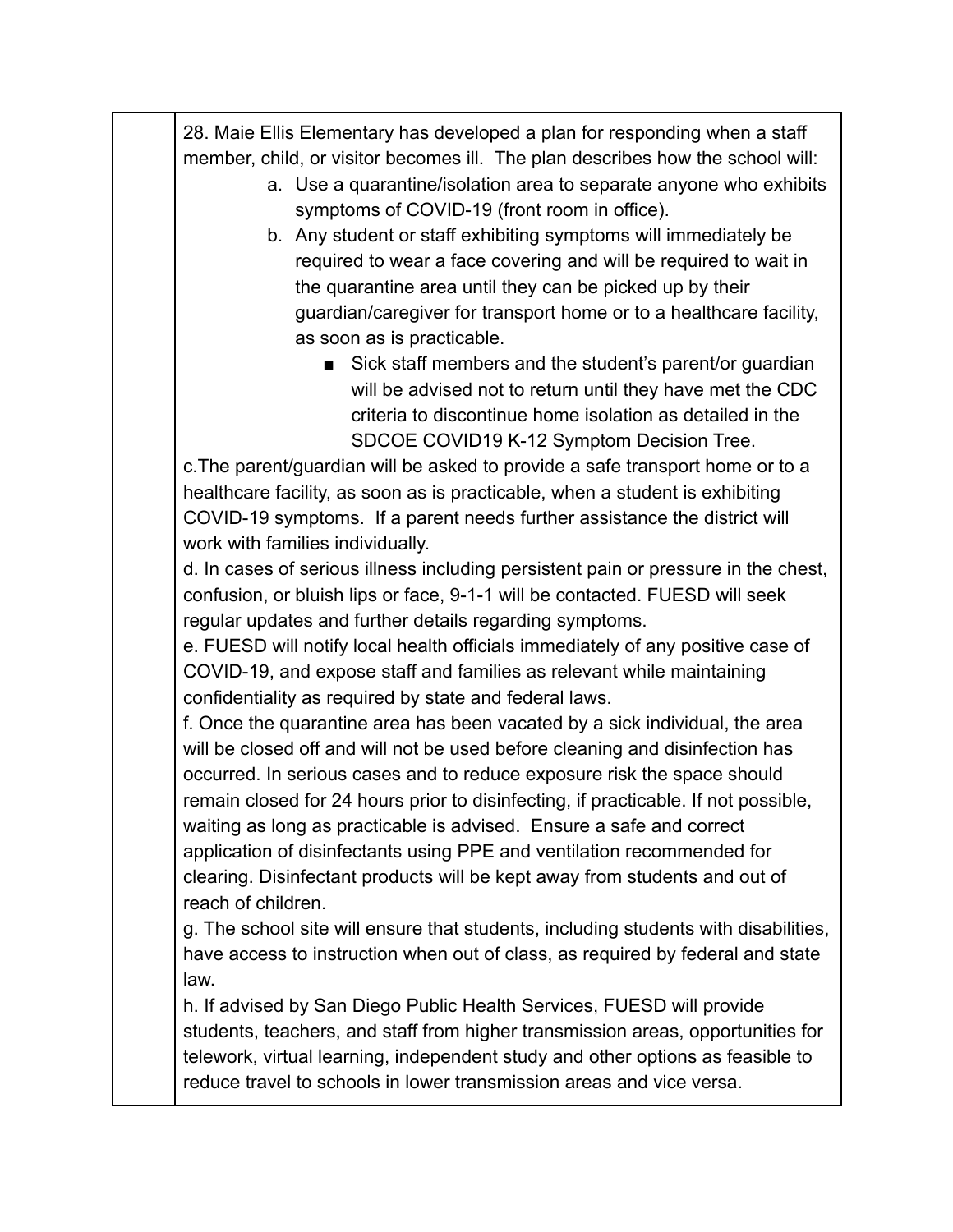i. FUESD will implement the necessary processes and protocols when a school has an outbreak, in accordance with CDPH guidelines. j. Following an outbreak, FUESD will investigate the COVID-19 illness and exposures and determine if any work-related factors could have contributed to risk of infection, and will update protocols as needed to prevent further cases.

#### **Maintain Healthy Operations**

|           | 29. Maie Ellis Elementary has plans that describe how it will:<br>a. Monitor staff absenteeism and have a roster of trained back-up<br>staff - Staff absenteeism is monitored through AESOP and<br>appropriately trained back-up staff is assigned through this<br>system to the school site, upon arrival at the school site<br>additional training and protocols are reviewed with the back up<br>staff by the site supervisor.                                                                                  |
|-----------|--------------------------------------------------------------------------------------------------------------------------------------------------------------------------------------------------------------------------------------------------------------------------------------------------------------------------------------------------------------------------------------------------------------------------------------------------------------------------------------------------------------------|
| symptoms. | b. The site administrator, or designee and the onsite health<br>technician will monitor types of illnesses and symptoms among<br>students and staff to help isolate them promptly as needed. The<br>site staff is also in regular contact with district nursing staff for<br>support and guidance regarding illness and COVID-19                                                                                                                                                                                   |
|           | c. The site administrator and the health technician clerk have been<br>designated as the liaisons for responding to COVID-19<br>concerns. Employees are made aware of who they are and how<br>to contact them prior to the staff"s return to work. The liaisons<br>will be trained to coordinate documentation and tracking of<br>possible exposures, in order to notify the district nurses who<br>work with public health officials and then to notify staff and<br>families in a prompt and responsible manner. |
|           | d. Maie Ellis Elementary will maintain communication systems that<br>allow staff and families to self-report symptoms and receive<br>prompt notifications of exposures and closures, while<br>maintaining confidentiality, as required by FERPA and state law<br>related to privacy of educational records.                                                                                                                                                                                                        |
|           | e. Local public health officials will be notified and with guidance<br>provided by the district nurses' all staff and families will                                                                                                                                                                                                                                                                                                                                                                                |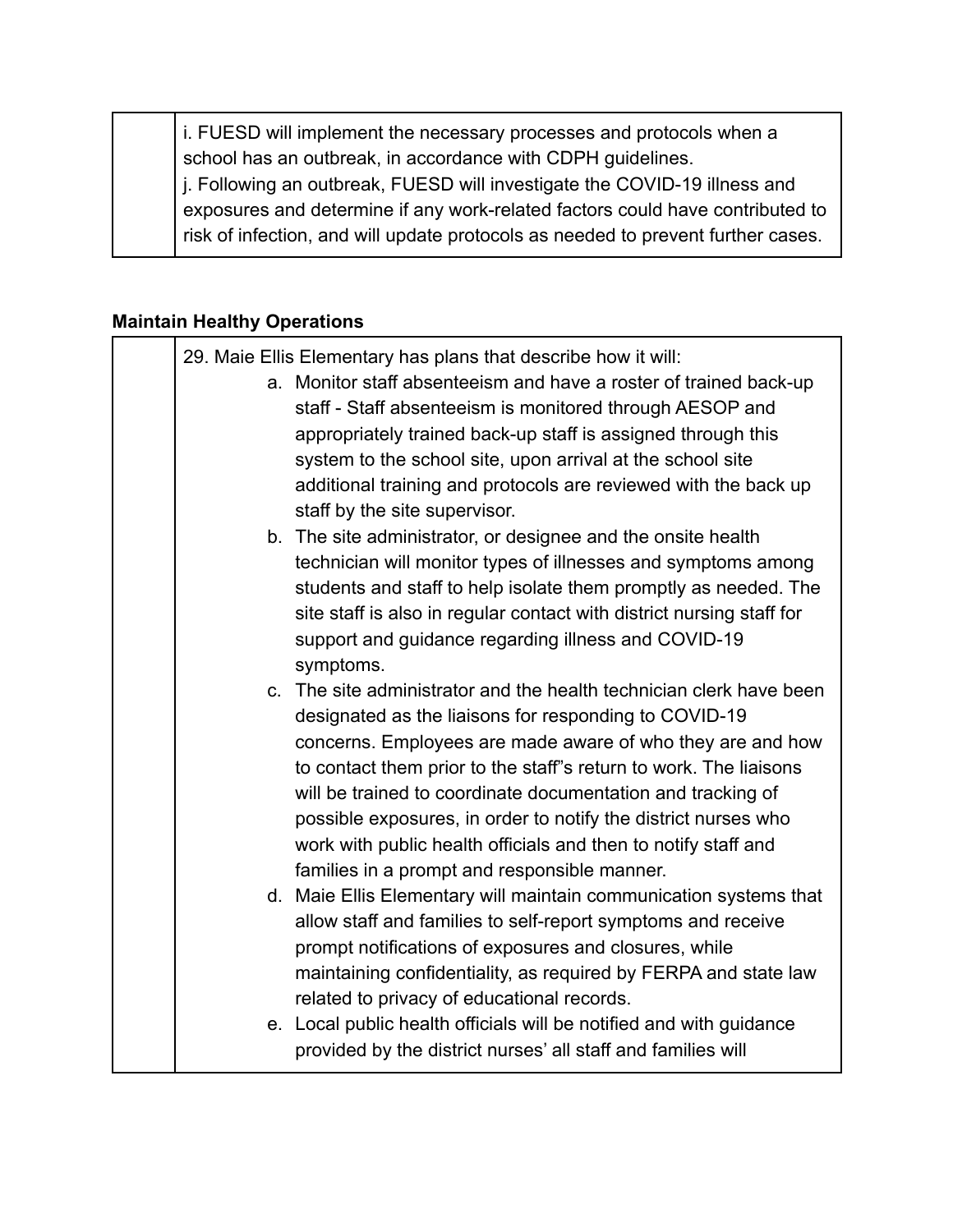immediately be notified of any positive case of COVID-19 while maintaining confidentiality as required by state and federal laws. ■ Parent Letter English/Spanish f. Support staff and students who are at higher risk for severe illness or who cannot safely distance from household contacts at higher risk will be provided with educational options such as virtual learning or independent study.

#### **Considerations for Partial or Total Closures**

| 30. FUESD has developed plans for the possibility of repeated closures of<br>classes, groups, or entire facilities when persons associated with the facility or<br>in the community become ill with COVID-19. The plans describe how the<br>school will respond when a student, teacher, or staff member tests positive for<br>COVID-19 and has exposed others at the school, including:<br>a. In consultation with the local public health department, the<br>process for determining: |  |
|-----------------------------------------------------------------------------------------------------------------------------------------------------------------------------------------------------------------------------------------------------------------------------------------------------------------------------------------------------------------------------------------------------------------------------------------------------------------------------------------|--|
| • Whether total or partial closure of the school is warranted                                                                                                                                                                                                                                                                                                                                                                                                                           |  |
| and length of time necessary, based on the risk level                                                                                                                                                                                                                                                                                                                                                                                                                                   |  |
| within the specific community as determined by the local                                                                                                                                                                                                                                                                                                                                                                                                                                |  |
| public health officer.                                                                                                                                                                                                                                                                                                                                                                                                                                                                  |  |
| Identifying close contacts at the school who self-isolate at<br>$\blacksquare$                                                                                                                                                                                                                                                                                                                                                                                                          |  |
| home for 14 days:                                                                                                                                                                                                                                                                                                                                                                                                                                                                       |  |
| 1. From classroom, office, or activity where the                                                                                                                                                                                                                                                                                                                                                                                                                                        |  |
| infected person was based                                                                                                                                                                                                                                                                                                                                                                                                                                                               |  |
| 2. Other close contacts                                                                                                                                                                                                                                                                                                                                                                                                                                                                 |  |
| ■ Close off the classroom or office where the patient was                                                                                                                                                                                                                                                                                                                                                                                                                               |  |
| based and do not use these areas until after cleaning and<br>disinfection. Wait several hours until the classroom or<br>office is use again.                                                                                                                                                                                                                                                                                                                                            |  |
| Additional areas of the school visited by the COVID-19<br>п                                                                                                                                                                                                                                                                                                                                                                                                                             |  |
| positive individual may also need to be closed temporarily                                                                                                                                                                                                                                                                                                                                                                                                                              |  |
| for cleaning and disinfection.                                                                                                                                                                                                                                                                                                                                                                                                                                                          |  |
| b. FUESD and Maie Ellis Elementary will implement communication plans for                                                                                                                                                                                                                                                                                                                                                                                                               |  |
| school closure to include outreach to students, parents, teachers, staff, and                                                                                                                                                                                                                                                                                                                                                                                                           |  |
| the community using various methods of communications, such as the district                                                                                                                                                                                                                                                                                                                                                                                                             |  |
| website, the emergency all-call system in our student information system,<br>Remind, and/or paper letters.                                                                                                                                                                                                                                                                                                                                                                              |  |
|                                                                                                                                                                                                                                                                                                                                                                                                                                                                                         |  |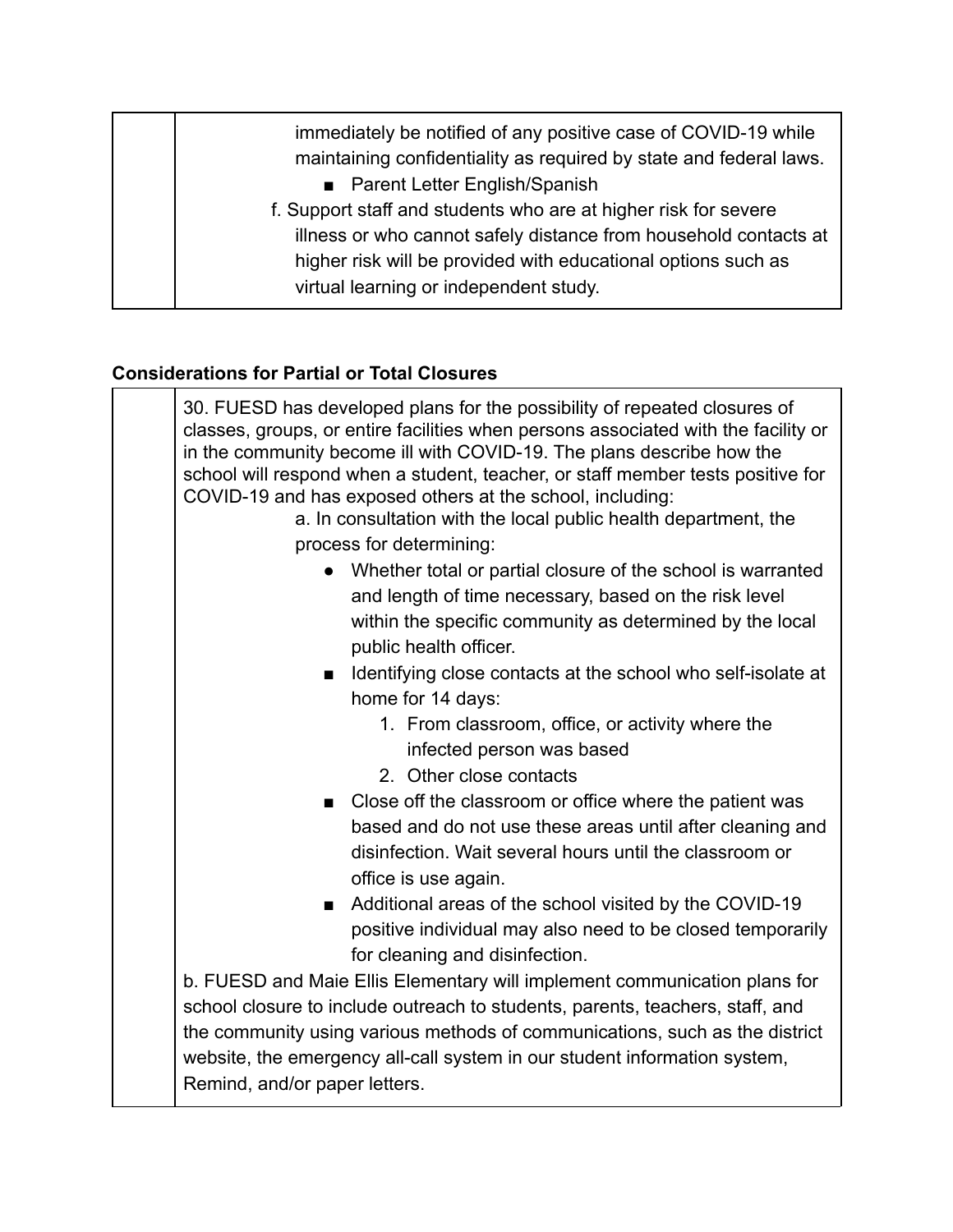| 31. Maie Ellis Elementary has developed a plan that describes how it will<br>provide continuity of education:                                                                                                                                                                                                                                                                                                                                                                                                                                                                                                                                                |  |
|--------------------------------------------------------------------------------------------------------------------------------------------------------------------------------------------------------------------------------------------------------------------------------------------------------------------------------------------------------------------------------------------------------------------------------------------------------------------------------------------------------------------------------------------------------------------------------------------------------------------------------------------------------------|--|
| a. When a student is absent due to COVID-19 like symptoms or<br>exposure to someone who has tested positive for COVID-19.<br>The school site will provide access to classwork with<br>asynchronous and/or synchronous instruction, at a<br>minimum of once a week. Distance learning will be used<br>to support our students in isolation or quarantine. Needed<br>resources and a check-out device will be provided if<br>needed.<br>b. During a school closure<br>Distance learning will be provided to your students.<br>■<br>Students/Families have access to the FUESD Google<br>Suite for support (Google Classroom, Google Site,<br>Google Meet, etc) |  |
| 32. Maie Ellis Elementary has developed a plan that describes how it will<br>continue nutrition services:<br>a. When a student is absent due to COVID-19 like symptoms or<br>exposure to someone who has tested positive for COVID-19,<br>such as drive thru/grab-and-go meal pick up and/or sack meals<br>from a central meal location.<br>b. During a school closure, meal service will be provided at<br>designated site locations through drive thru or grab-and-go meal<br>pick up services.                                                                                                                                                            |  |
| 33. Maie Ellis Elementary has developed plans to provide a continuum of<br>services that are provided in the regular school setting through alternative<br>means, such as distance learning, as needed.                                                                                                                                                                                                                                                                                                                                                                                                                                                      |  |
| 34. FUESD and Maie Ellis Elementary have a plan and will provide guidance<br>to parents, teachers, and staff reminding them of the importance of community<br>physical distancing measures while a school is closed, including discouraging<br>students or staff from gathering elsewhere. This information will be provided in<br>writing, sharing information regarding COVID-19 best preventative practices,<br>via social media, paper USPS mailed letters, and on the district designated<br>webpage.                                                                                                                                                   |  |

**The following signatures attests that the information provided above is true and correct.**